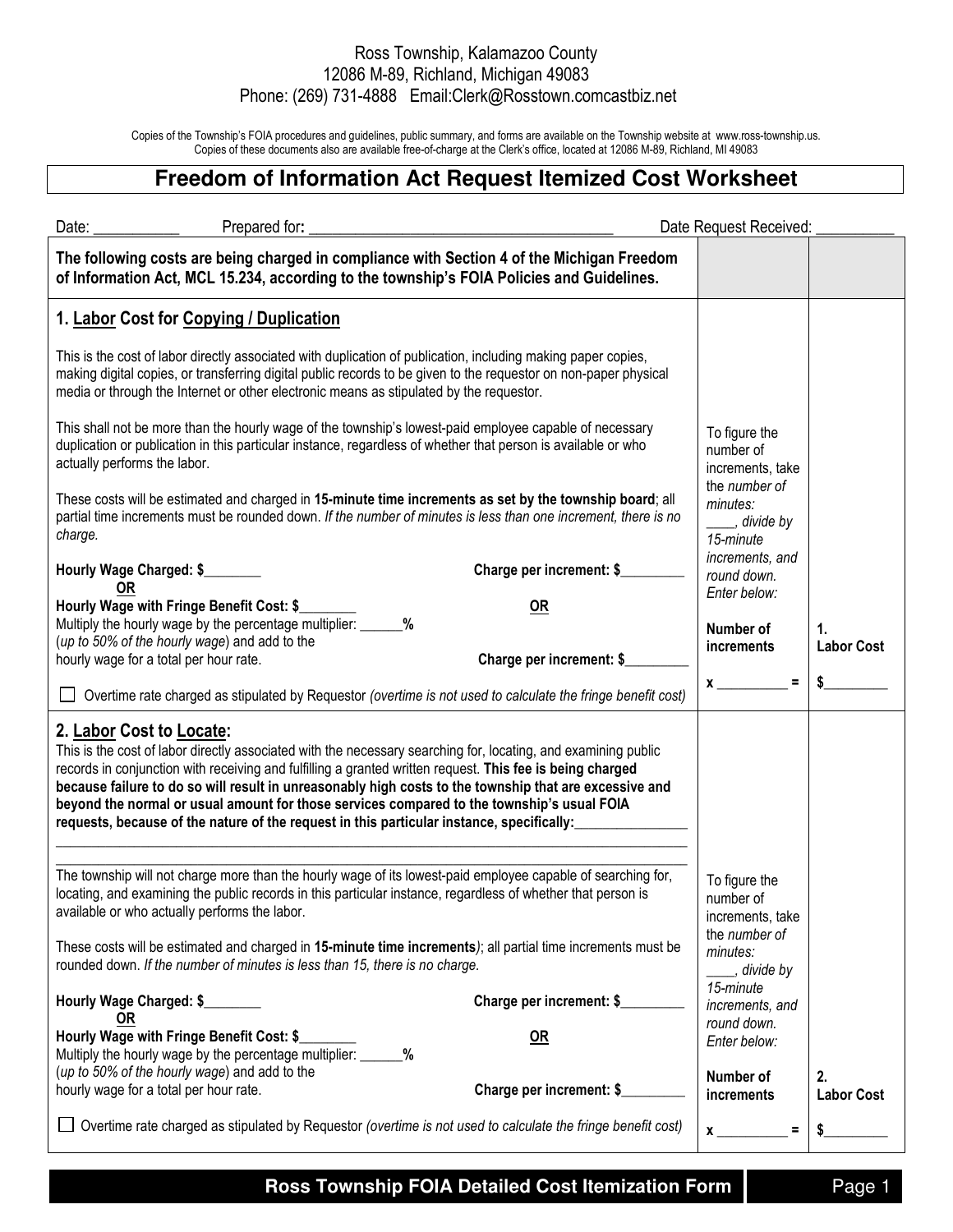| 3a. Employee Labor Cost for Separating Exempt from Non-Exempt (Redacting):<br>(Fill this out if using a township employee. If contracted, use No. 3b instead).<br>The township will not charge for labor directly associated with redaction if it knows or has reason to know that it<br>previously redacted the record in question and still has the redacted version in its possession.<br>This fee is being charged because failure to do so will result in unreasonably high costs to the township<br>that are excessive and beyond the normal or usual amount for those services compared to the<br>township's usual FOIA requests, because of the nature of the request in this particular instance,<br>specifically: experience and the specifical specifical system of the specifical system of the system of the system of the system of the system of the system of the system of the system of the system of the system of the sy                                                                                                                                                                                                                                                                                                                                                                                                                                                                                                                                     |                                                                                                                                                                                                                                                 |                                |
|----------------------------------------------------------------------------------------------------------------------------------------------------------------------------------------------------------------------------------------------------------------------------------------------------------------------------------------------------------------------------------------------------------------------------------------------------------------------------------------------------------------------------------------------------------------------------------------------------------------------------------------------------------------------------------------------------------------------------------------------------------------------------------------------------------------------------------------------------------------------------------------------------------------------------------------------------------------------------------------------------------------------------------------------------------------------------------------------------------------------------------------------------------------------------------------------------------------------------------------------------------------------------------------------------------------------------------------------------------------------------------------------------------------------------------------------------------------------------------|-------------------------------------------------------------------------------------------------------------------------------------------------------------------------------------------------------------------------------------------------|--------------------------------|
| This is the cost of labor of a township employee, including necessary review, directly associated with<br>separating and deleting exempt from nonexempt information. This shall not be more than the hourly wage of the<br>township's lowest-paid employee capable of separating and deleting exempt from nonexempt information in<br>this particular instance, regardless of whether that person is available or who actually performs the labor.<br>These costs will be estimated and charged in 15-minute time increments; all partial time increments must be<br>rounded down. If the number of minutes is less than 15, there is no charge.<br>Hourly Wage Charged: \$<br>Charge per increment: \$<br><b>OR</b><br>Hourly Wage with Fringe Benefit Cost: \$<br><b>OR</b><br>Multiply the hourly wage by the percentage multiplier: ____%<br>(up to 50% of the hourly wage) and add to the<br>Charge per increment: \$<br>hourly wage for a total per hour rate.<br>Overtime rate charged as stipulated by Requestor (overtime is not used to calculate the fringe benefit cost)                                                                                                                                                                                                                                                                                                                                                                                             | To figure the<br>number of<br>increments, take<br>the number of<br>minutes:<br>____, divide by<br>15-minute<br>increments, and<br>round down.<br>Enter below:<br>Number of<br><i>increments</i><br>$x \sim$ = $\vert$                           | 3a.<br><b>Labor Cost</b><br>\$ |
| 3b. Contracted Labor Cost for Separating Exempt from Non-Exempt (Redacting):<br>(Fill this out if using a contractor, such as the attorney. If using in-house employee, use No. 3a instead.)<br>The township will not charge for labor directly associated with redaction if it knows or has reason to know that it<br>previously redacted the record in question and still has the redacted version in its possession.<br>This fee is being charged because failure to do so will result in unreasonably high costs to the township<br>that are excessive and beyond the normal or usual amount for those services compared to the<br>township's usual FOIA requests, because of the nature of the request in this particular instance,<br>As this township does not employ a person capable of separating exempt from non-exempt information in this<br>particular instance, as determined by the FOIA Coordinator, this is the cost of labor of a contractor (i.e.: outside<br>attorney), including necessary review, directly associated with separating and deleting exempt information from<br>nonexempt information. This shall not exceed an amount equal to 6 times the current state minimum hourly<br>wage rate.<br>These costs will be estimated and charged in 15-minute time increments; all partial time increments must be<br>rounded down. If the number of minutes is less than 15, there is no charge.<br>Hourly Cost Charged: \$<br>Charge per increment: \$ | To figure the<br>number of<br>increments, take<br>the number of<br>minutes:<br>divide by <i>____</i><br>15-minute<br>increments, and<br>round down.<br>Enter below:<br>Number of<br><i>increments</i><br>$\equiv$<br>$x \overline{\phantom{a}}$ | 3b.<br><b>Labor Cost</b>       |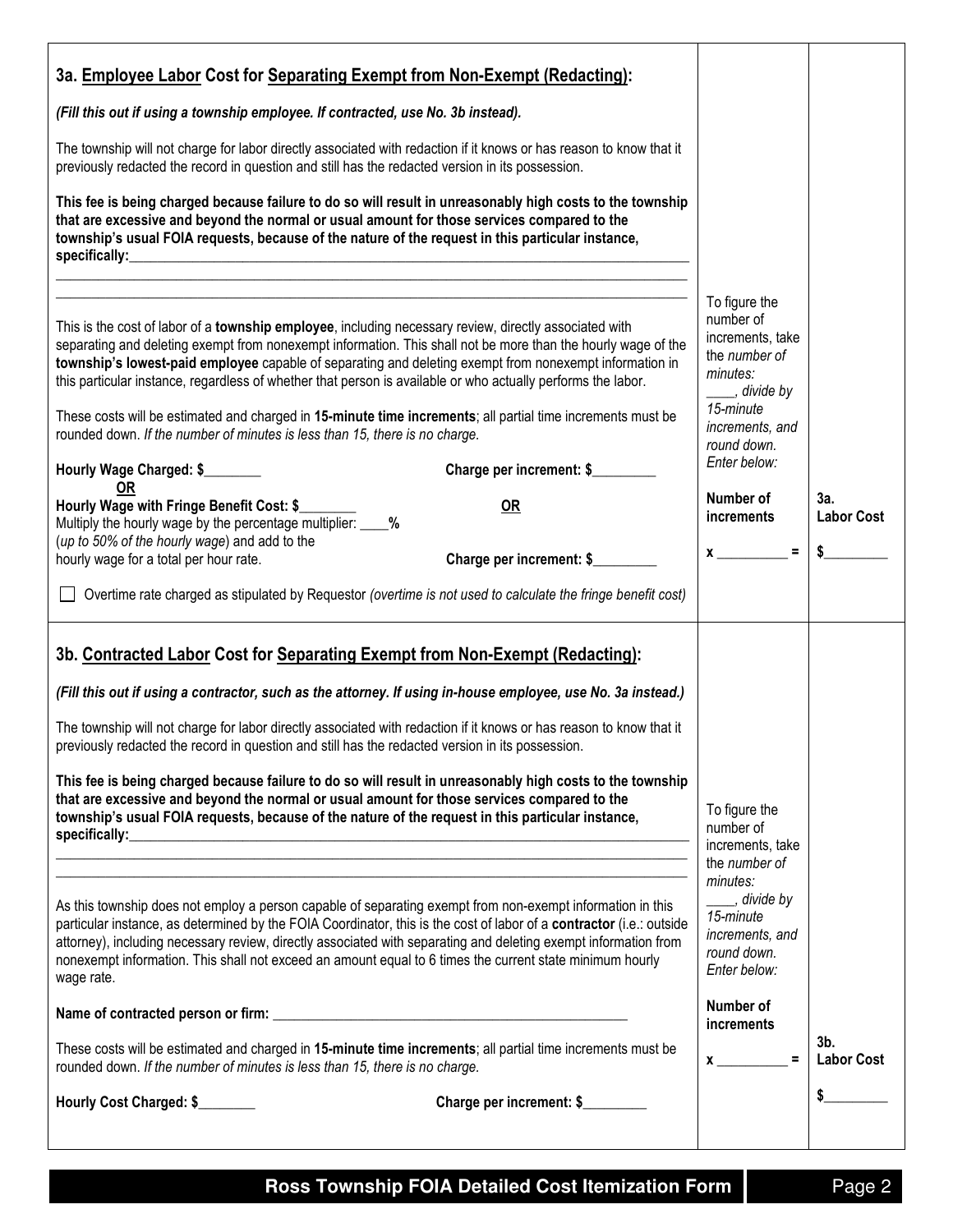| 4. Copying / Duplication Cost:                                                                                                                                                                                                                                                                                                                                                                            |                                               |                                       |
|-----------------------------------------------------------------------------------------------------------------------------------------------------------------------------------------------------------------------------------------------------------------------------------------------------------------------------------------------------------------------------------------------------------|-----------------------------------------------|---------------------------------------|
| Copying costs may be charged if a copy of a public record is requested, or for the necessary copying of a record<br>for inspection (for example, to allow for blacking out exempt information, to protect old or delicate original<br>records, or because the original record is a digital file or database not available for public inspection).                                                         |                                               |                                       |
| No more than the actual cost of a sheet of paper, up to maximum 10 cents per sheet for:                                                                                                                                                                                                                                                                                                                   |                                               | Costs:                                |
| Letter $(8 \frac{1}{2} \times 11$ -inch, single and double-sided): _____ cents per sheet<br>Legal (8 1/2 x 14-inch, single and double-sided): _____ cents per sheet                                                                                                                                                                                                                                       | $x \longrightarrow$ = $\frac{1}{s}$           |                                       |
| No more than the actual cost of a sheet of paper for other paper sizes:                                                                                                                                                                                                                                                                                                                                   |                                               |                                       |
| Other paper sizes (single and double-sided): ______ cents / dollars per sheet                                                                                                                                                                                                                                                                                                                             | $x \sim$ =                                    |                                       |
| Actual and most reasonably economical cost of non-paper physical digital media:                                                                                                                                                                                                                                                                                                                           | No. of Items:                                 |                                       |
| <b>Circle applicable:</b> Disc / Tape / Drive / Other Digital Medium Cost per Item:                                                                                                                                                                                                                                                                                                                       | $x \sim$ =                                    |                                       |
| The cost of paper copies must be calculated as a total cost per sheet of paper. The fee cannot exceed 10<br>cents per sheet of paper for copies of public records made on 8-1/2- by 11-inch paper or 8-1/2- by 14-inch<br>paper. A township must utilize the most economical means available for making copies of public records,<br>including using double-sided printing, if cost saving and available. |                                               | 4. Total<br><b>Copy Cost</b><br>\$    |
|                                                                                                                                                                                                                                                                                                                                                                                                           |                                               |                                       |
| 5. Mailing Cost:                                                                                                                                                                                                                                                                                                                                                                                          |                                               |                                       |
| The township will charge the actual cost of mailing, if any, for sending records in a reasonably economical and<br>justifiable manner. Delivery confirmation is not required.                                                                                                                                                                                                                             |                                               |                                       |
| The township may charge for the least expensive form of postal delivery confirmation.<br>The township cannot charge more for expedited shipping or insurance unless specifically requested<br>by the requestor.*                                                                                                                                                                                          | Number of<br><b>Envelopes or</b><br>Packages: | Costs:                                |
| Actual Cost of Envelope or Packaging: \$                                                                                                                                                                                                                                                                                                                                                                  | $=$ .                                         |                                       |
| <b>Actual Cost of Postage: \$</b><br>per stamp<br>per pound<br>per package                                                                                                                                                                                                                                                                                                                                | $\equiv$                                      |                                       |
| Actual Cost (least expensive) Postal Delivery Confirmation: \$_                                                                                                                                                                                                                                                                                                                                           |                                               |                                       |
| *Expedited Shipping or Insurance as Requested: \$                                                                                                                                                                                                                                                                                                                                                         |                                               |                                       |
| * Requestor has requested expedited shipping or insurance                                                                                                                                                                                                                                                                                                                                                 |                                               | 5. Total<br><b>Mailing Cost</b><br>\$ |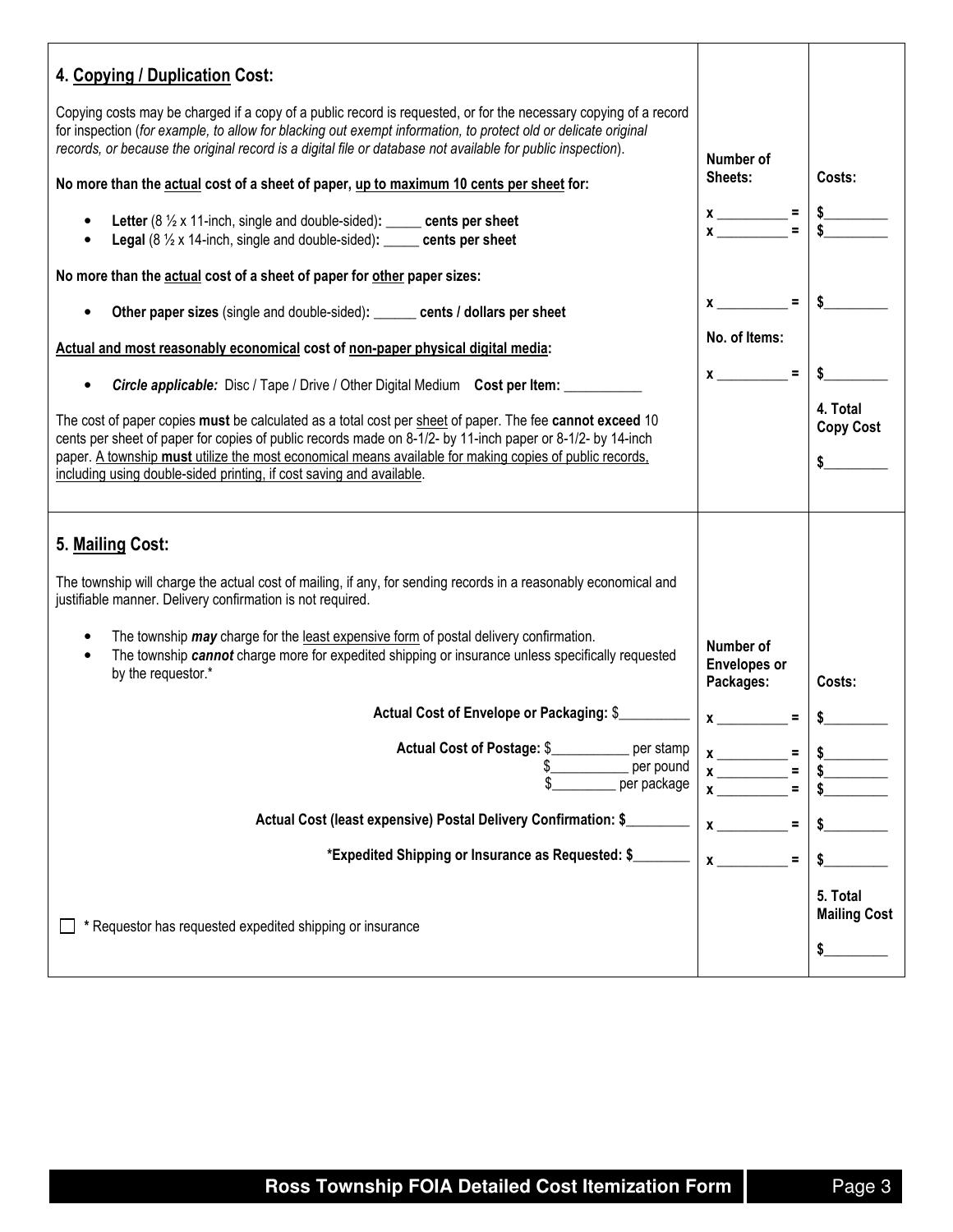| 6a. Copying/Duplicating Cost for Records Already on Township's Website:                                                                                                                                                                                                                                                                                                                                                                                                                                                                                                                                                                                                                                                                                                                                                                                                                                                                                                                                                                                     |                                                                                                                                                                                                                  |                                |
|-------------------------------------------------------------------------------------------------------------------------------------------------------------------------------------------------------------------------------------------------------------------------------------------------------------------------------------------------------------------------------------------------------------------------------------------------------------------------------------------------------------------------------------------------------------------------------------------------------------------------------------------------------------------------------------------------------------------------------------------------------------------------------------------------------------------------------------------------------------------------------------------------------------------------------------------------------------------------------------------------------------------------------------------------------------|------------------------------------------------------------------------------------------------------------------------------------------------------------------------------------------------------------------|--------------------------------|
| If the public body has included the website address for a record in its written response to the requestor, and the<br>requestor thereafter stipulates that the public record be provided to him or her in a paper format or non-paper<br>physical digital media, the township will provide the public records in the specified format and may charge<br>copying costs to provide those copies.                                                                                                                                                                                                                                                                                                                                                                                                                                                                                                                                                                                                                                                              | Number of                                                                                                                                                                                                        |                                |
| No more than the <b>actual</b> cost of a sheet of paper, up to maximum 10 cents per sheet for:                                                                                                                                                                                                                                                                                                                                                                                                                                                                                                                                                                                                                                                                                                                                                                                                                                                                                                                                                              | Sheets:                                                                                                                                                                                                          | Costs:                         |
| Letter ( $8\frac{1}{2}$ x 11-inch, single and double-sided): _____ cents per sheet<br>Legal (8 1/2 x 14-inch, single and double-sided): _____ cents per sheet                                                                                                                                                                                                                                                                                                                                                                                                                                                                                                                                                                                                                                                                                                                                                                                                                                                                                               | $x \overline{ )} =$                                                                                                                                                                                              |                                |
| No more than the actual cost of a sheet of paper for other paper sizes:                                                                                                                                                                                                                                                                                                                                                                                                                                                                                                                                                                                                                                                                                                                                                                                                                                                                                                                                                                                     |                                                                                                                                                                                                                  |                                |
| Other paper sizes (single and double-sided): ______ cents / dollars per sheet                                                                                                                                                                                                                                                                                                                                                                                                                                                                                                                                                                                                                                                                                                                                                                                                                                                                                                                                                                               | $x$ <sub>——</sub><br>$=$ $\overline{ }$                                                                                                                                                                          | $\mathsf{s}$                   |
| Actual and most reasonably economical cost of non-paper physical digital media:                                                                                                                                                                                                                                                                                                                                                                                                                                                                                                                                                                                                                                                                                                                                                                                                                                                                                                                                                                             | No. of Items:                                                                                                                                                                                                    |                                |
| <b>Circle applicable:</b> Disc / Tape / Drive / Other Digital Medium Cost per Item:                                                                                                                                                                                                                                                                                                                                                                                                                                                                                                                                                                                                                                                                                                                                                                                                                                                                                                                                                                         | $x \sim$ =                                                                                                                                                                                                       |                                |
| Requestor has stipulated that some / all of the requested records that are already available on the<br>township's website be provided in a paper or non-paper physical digital medium.                                                                                                                                                                                                                                                                                                                                                                                                                                                                                                                                                                                                                                                                                                                                                                                                                                                                      |                                                                                                                                                                                                                  | 6a. Web<br><b>Copy Cost</b>    |
|                                                                                                                                                                                                                                                                                                                                                                                                                                                                                                                                                                                                                                                                                                                                                                                                                                                                                                                                                                                                                                                             |                                                                                                                                                                                                                  |                                |
| 6b. Labor Cost for Copying/Duplicating Records Already on Township's Website:<br>This shall not be more than the hourly wage of the township's lowest-paid employee capable of necessary<br>duplication or publication in this particular instance, regardless of whether that person is available or who<br>actually performs the labor. These costs will be estimated and charged in 15-minute time increments; all<br>partial time increments must be rounded down. If the number of minutes is less than 15, there is no charge.<br>Hourly Wage Charged: \$<br>Charge per increment: \$<br><b>OR</b><br>Hourly Wage with Fringe Benefit Cost: \$<br><b>OR</b><br>Multiply the hourly wage by the percentage multiplier: _______ %<br>and add to the hourly wage for a total per hour rate.<br>Charge per increment: \$<br>The township may use a fringe benefit multiplier greater<br>than the 50% limitation, not to exceed the actual costs of providing the information in the specified format.<br>Overtime rate charged as stipulated by Requestor | To figure the<br>number of<br>increments, take<br>the number of<br>minutes:<br>____, divide by<br>15-minute<br>increments, and<br>round down.<br>Enter below:<br>Number of<br>increments<br>$\equiv$<br><b>X</b> | 6b. Web<br><b>Labor Cost</b>   |
| 6c. Mailing Cost for Records Already on Township's Website:                                                                                                                                                                                                                                                                                                                                                                                                                                                                                                                                                                                                                                                                                                                                                                                                                                                                                                                                                                                                 | Number:                                                                                                                                                                                                          | Costs:                         |
| Actual Cost of Envelope or Packaging: \$                                                                                                                                                                                                                                                                                                                                                                                                                                                                                                                                                                                                                                                                                                                                                                                                                                                                                                                                                                                                                    | $\boldsymbol{\mathsf{x}}$                                                                                                                                                                                        |                                |
| Actual Cost of Postage: \$<br>_____________ per stamp / per pound / per package                                                                                                                                                                                                                                                                                                                                                                                                                                                                                                                                                                                                                                                                                                                                                                                                                                                                                                                                                                             |                                                                                                                                                                                                                  |                                |
| Actual Cost (least expensive) Postal Delivery Confirmation: \$<br>*Expedited Shipping or Insurance as Requested: \$                                                                                                                                                                                                                                                                                                                                                                                                                                                                                                                                                                                                                                                                                                                                                                                                                                                                                                                                         | $\mathbf x$                                                                                                                                                                                                      |                                |
| * Requestor has requested expedited shipping or insurance                                                                                                                                                                                                                                                                                                                                                                                                                                                                                                                                                                                                                                                                                                                                                                                                                                                                                                                                                                                                   |                                                                                                                                                                                                                  | 6c. Web<br><b>Mailing Cost</b> |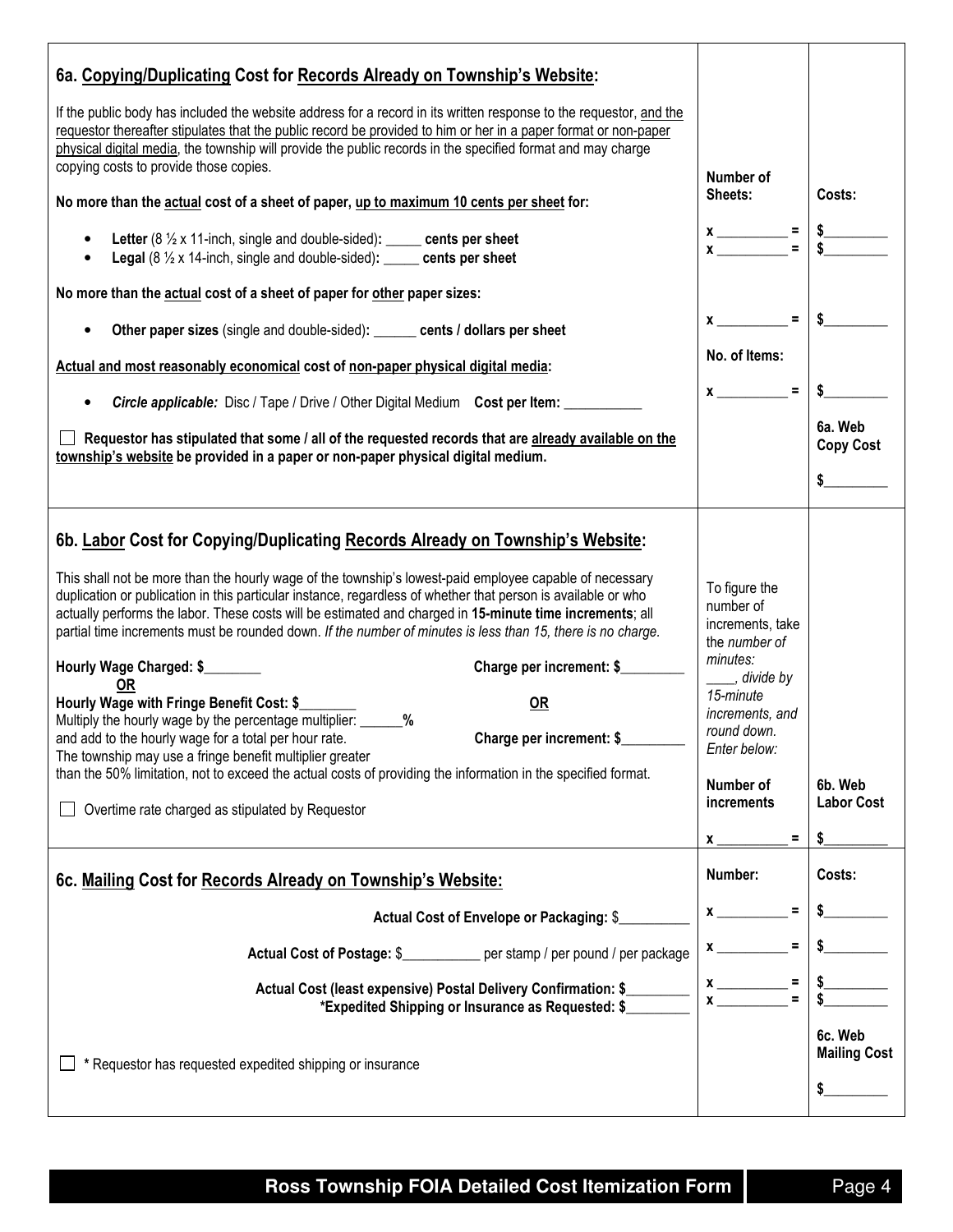| <b>Subtotal Fees Before Waivers, Discounts or Deposits:</b><br><b>Estimated Time Frame to Provide Records:</b><br>(days or date)<br>The time frame estimate is nonbinding upon the<br>township, but the township is providing the<br>estimate in good faith. Providing an estimated<br>time frame does not relieve the township from<br>any of the other requirements of this act.                                                                                                                                                                                                                                                                                                                                                                                                                                                                                                                                                                                                                                                                                                                                                                                                                                                                                                                               |           | Cost estimate<br>Bill<br>6a. Copying/Duplication of Records on Website:<br>6b. Labor Cost for Copying Records on Website: |  | 1. Labor Cost for Copying:<br>2. Labor Cost to Locate:<br>3a. Labor Cost to Redact:<br>3b. Contract Labor Cost to Redact:<br>4. Copying/Duplication Cost:<br>5. Mailing Cost:<br>6c. Mailing Costs for Records on Website:<br><b>Subtotal Fees:</b> | $\begin{array}{c c}\n\ast & & & \\ \ast & & & \\ \ast & & & \\ \ast & & & \\ \ast & & & \\ \ast & & & \\ \ast & & & \\ \ast & & & \\ \ast & & & \\ \ast & & & \\ \ast & & & \\ \ast & & & \\ \ast & & & \\ \ast & & & \\ \ast & & & & \\ \end{array}$<br>$\frac{1}{2}$ |
|------------------------------------------------------------------------------------------------------------------------------------------------------------------------------------------------------------------------------------------------------------------------------------------------------------------------------------------------------------------------------------------------------------------------------------------------------------------------------------------------------------------------------------------------------------------------------------------------------------------------------------------------------------------------------------------------------------------------------------------------------------------------------------------------------------------------------------------------------------------------------------------------------------------------------------------------------------------------------------------------------------------------------------------------------------------------------------------------------------------------------------------------------------------------------------------------------------------------------------------------------------------------------------------------------------------|-----------|---------------------------------------------------------------------------------------------------------------------------|--|-----------------------------------------------------------------------------------------------------------------------------------------------------------------------------------------------------------------------------------------------------|------------------------------------------------------------------------------------------------------------------------------------------------------------------------------------------------------------------------------------------------------------------------|
| <b>Waiver: Public Interest</b><br>A search for a public record may be conducted or copies of public records may be furnished without charge or at<br>a reduced charge if the township determines that a waiver or reduction of the fee is in the public interest<br>because searching for or furnishing copies of the public record can be considered as primarily benefiting the<br>general public.<br>All fees are waived                                                                                                                                                                                                                                                                                                                                                                                                                                                                                                                                                                                                                                                                                                                                                                                                                                                                                      | <u>OR</u> | All fees are reduced by: _________%                                                                                       |  | <b>Subtotal Fees</b><br><b>After Waiver:</b>                                                                                                                                                                                                        | \$                                                                                                                                                                                                                                                                     |
| Discount: Indigence<br>A public record search must be made and a copy of a public record must be furnished without charge for the<br>first \$20.00 of the fee for each request by an individual who is entitled to information under this act and who:<br>1) Submits an affidavit stating that the individual is indigent and receiving specific public assistance, OR<br>2) If not receiving public assistance, stating facts showing inability to pay the cost because of indigence.<br>If a requestor is ineligible for the discount, the public body shall inform the requestor specifically of the reason<br>for ineligibility in the public body's written response. An individual is ineligible for this fee reduction if ANY of the<br>following apply:<br>(i) The individual has previously received discounted copies of public records from the same public<br>body twice during that calendar year, OR<br>(ii) The individual requests the information in conjunction with outside parties who are offering or<br>providing payment or other remuneration to the individual to make the request. A public body may<br>require a statement by the requestor in the affidavit that the request is not being made in conjunction<br>with outside parties in exchange for payment or other remuneration. |           | <b>Eligible for Indigence Discount</b>                                                                                    |  | <b>Subtotal Fees</b><br><b>After Discount</b><br>(subtract \$20):                                                                                                                                                                                   | \$                                                                                                                                                                                                                                                                     |
| <b>Discount: Nonprofit Organization</b><br>A public record search must be made and a copy of a public record must be furnished without charge for the<br>first \$20.00 of the fee for each request by a nonprofit organization formally designated by the state to carry out<br>activities under subtitle C of the federal Developmental Disabilities Assistance and Bill of Rights Act of 2000 and<br>the federal Protection and Advocacy for Individuals with Mental Illness Act, if the request meets ALL of the<br>following requirements:<br>(i) Is made directly on behalf of the organization or its clients.<br>(ii) Is made for a reason wholly consistent with the mission and provisions of those laws<br>under section 931 of the Michigan Mental Health Code, 1974 PA 258, MCL 330.1931.                                                                                                                                                                                                                                                                                                                                                                                                                                                                                                            |           |                                                                                                                           |  |                                                                                                                                                                                                                                                     |                                                                                                                                                                                                                                                                        |
| (iii) Is accompanied by documentation of its designation by the state, if requested by the township.                                                                                                                                                                                                                                                                                                                                                                                                                                                                                                                                                                                                                                                                                                                                                                                                                                                                                                                                                                                                                                                                                                                                                                                                             |           | <b>Eligible for Nonprofit Discount</b>                                                                                    |  | <b>Subtotal Fees</b><br><b>After Discount</b><br>(subtract \$20):                                                                                                                                                                                   |                                                                                                                                                                                                                                                                        |